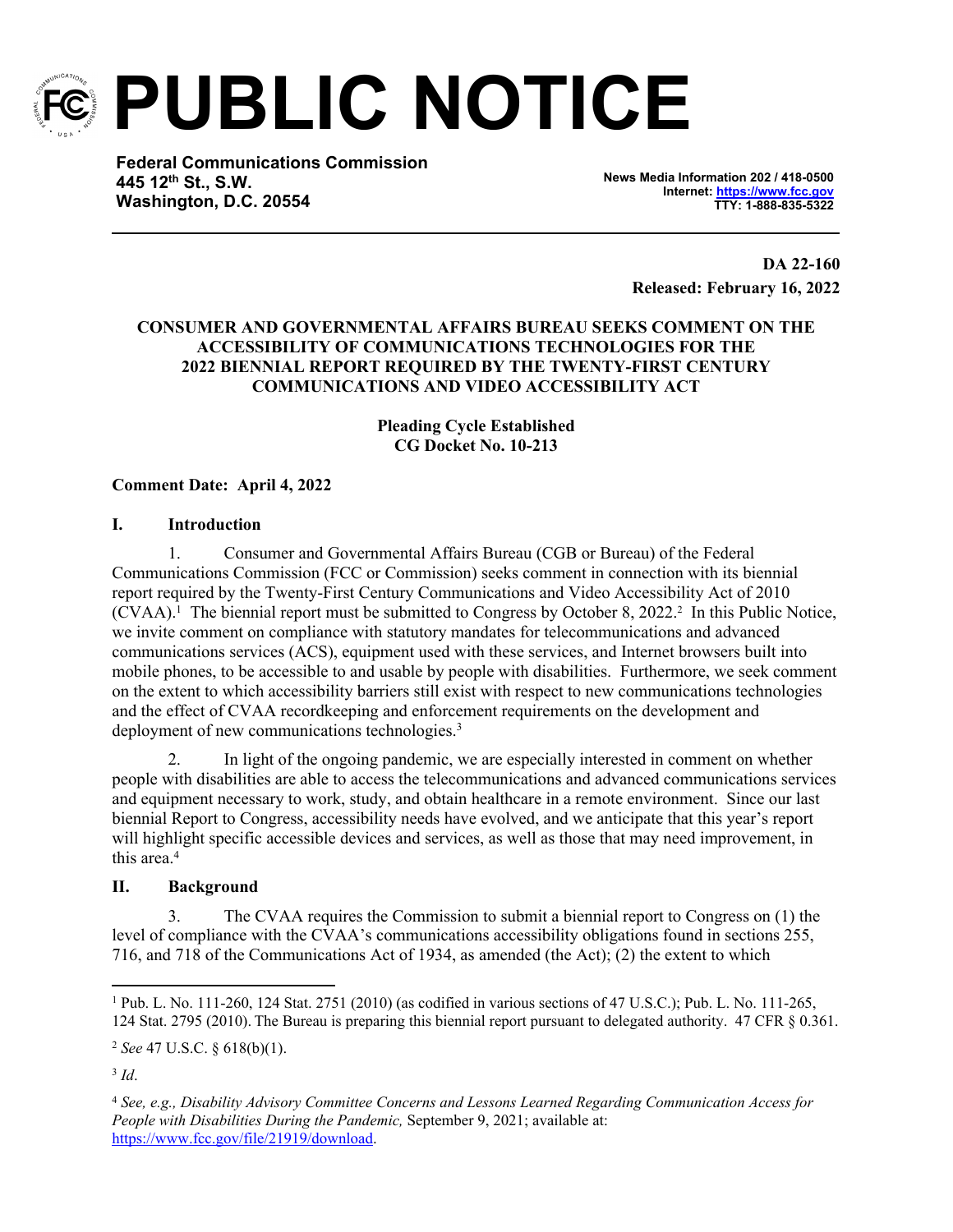accessibility barriers still exist with respect to new communications technologies; (3) the effect of the recordkeeping and enforcement requirements on the development and deployment of new communications technologies; and (4) information about complaints received by the Commission alleging violations of sections 255, 716, and 718.<sup>5</sup> The Commission submitted biennial reports to Congress in 2012, 2014, 2016, 2018, and 2020.<sup>6</sup> After we receive comments in response to this Notice, the Bureau will prepare and seek comment on tentative findings for the 2022 report.<sup>7</sup>

4. Section 255 and the Commission's implementing regulations require telecommunications and interconnected voice over Internet protocol (VoIP) service providers and equipment manufacturers to make their services and equipment accessible to and usable by people with disabilities, if readily achievable.<sup>8</sup> The Commission has defined services covered under section 255 to include local and long distance telephone service, call waiting, speed dialing, call forwarding, computer-provided directory assistance, call monitoring, caller identification, call tracing, and repeat dialing.<sup>9</sup> Equipment covered under section 255 includes, but is not limited to, customer premises equipment such as wireline, cordless,

<sup>7</sup> *See* 47 U.S.C. § 618(b)(2).

<sup>5</sup> 47 U.S.C. § 618(b)(1); *see also* 47 U.S.C. §§ 255, 617, 619.

<sup>6</sup> *Implementation of Sections 716 and 717 of the Communications Act of 1934, as Enacted by the Twenty-First Century Communications and Video Accessibility Act of 2010*, Biennial Report to Congress as Required by the Twenty-First Century Communications and Video Accessibility Act of 2010, 27 FCC Rcd 12204 (2012) (*2012 CVAA Biennial Report*); *Implementation of Sections 716 and 717 of the Communications Act of 1934, as Enacted by the Twenty-First Century Communications and Video Accessibility Act of 2010*, Biennial Report to Congress as Required by the Twenty-First Century Communications and Video Accessibility Act of 2010, 29 FCC Rcd 11909 (2014) (*2014 CVAA Biennial Report*); *Implementation of Sections 716 and 717 of the Communications Act of 1934, as Enacted by the Twenty-First Century Communications and Video Accessibility Act of 2010*, Biennial Report to Congress as Required by the Twenty-First Century Communications and Video Accessibility Act of 2010, 31 FCC Rcd 11065 (2016) (*2016 CVAA Biennial Report*); *Implementation of Sections 716 and 717 of the Communications Act of 1934, as Enacted by the Twenty-First Century Communications and Video Accessibility Act of 2010*, Biennial Report to Congress as Required by the Twenty-First Century Communications and Video Accessibility Act of 2010, 33 FCC Rcd 9828 (2018) (*2018 CVAA Biennial Report*); *Implementation of Sections 716 and 717 of the Communications Act of 1934, as Enacted by the Twenty-First Century Communications and Video Accessibility Act of 2010*, Biennial Report to Congress as Required by the Twenty-First Century Communications and Video Accessibility Act of 2010, 35 FCC Rcd 11227 (2020) (*2020 CVAA Biennial Report*).

<sup>8</sup> 47 U.S.C. § 255; 47 CFR Parts 6, 7. The Act defines "telecommunications" as "the transmission, between or among points specified by the user, of information of the user's choosing, without change in the form or content of the information as sent and received." 47 U.S.C. § 153(50). It defines "telecommunications service" as "the offering of telecommunications for a fee directly to the public, or to such classes of users as to be effectively available directly to the public, regardless of the facilities used." 47 U.S.C. § 153(53). "Interconnected VoIP service" enables people to make *and* receive calls over the Internet and the traditional telephone network and is defined in the Commission's rules as a service that (1) enables real-time, two-way voice communications; (2) requires a broadband connection from the user's location; (3) requires Internet protocol-compatible customer premises equipment; and (4) permits users generally to receive calls that originate on the public switched telephone network (PSTN) and terminate calls to the PSTN. 47 CFR § 9.3; see also 47 U.S.C. § 153(25). For purposes of Part 6, "the term telecommunications service shall include 'interconnected VoIP service' as that term is defined in § 9.3." 47 CFR § 6.3(k). When accessibility to these services is not readily achievable (defined as "easily accomplishable and able to be carried out without much difficulty or expense"), covered entities must ensure that their services and equipment are compatible with existing peripheral devices or specialized equipment commonly used by people with disabilities to achieve access, if readily achievable. 47 U.S.C. § 255(d); 42 U.S.C. § 12181(9) (defining "readily achievable").

<sup>9</sup> *Implementation of Sections 255 and 251(a)(2) of the Communications Act of 1934, as Enacted by the Telecommunications Act of 1996: Access to Telecommunications Service, Telecommunications Equipment and Customer Premises Equipment by Persons with Disabilities*, Report and Order and Further Notice of Inquiry, 16 FCC Rcd 6417, 6449, para. 77 (1999) (*Section 255 Order*). *See also* 47 CFR Part 6.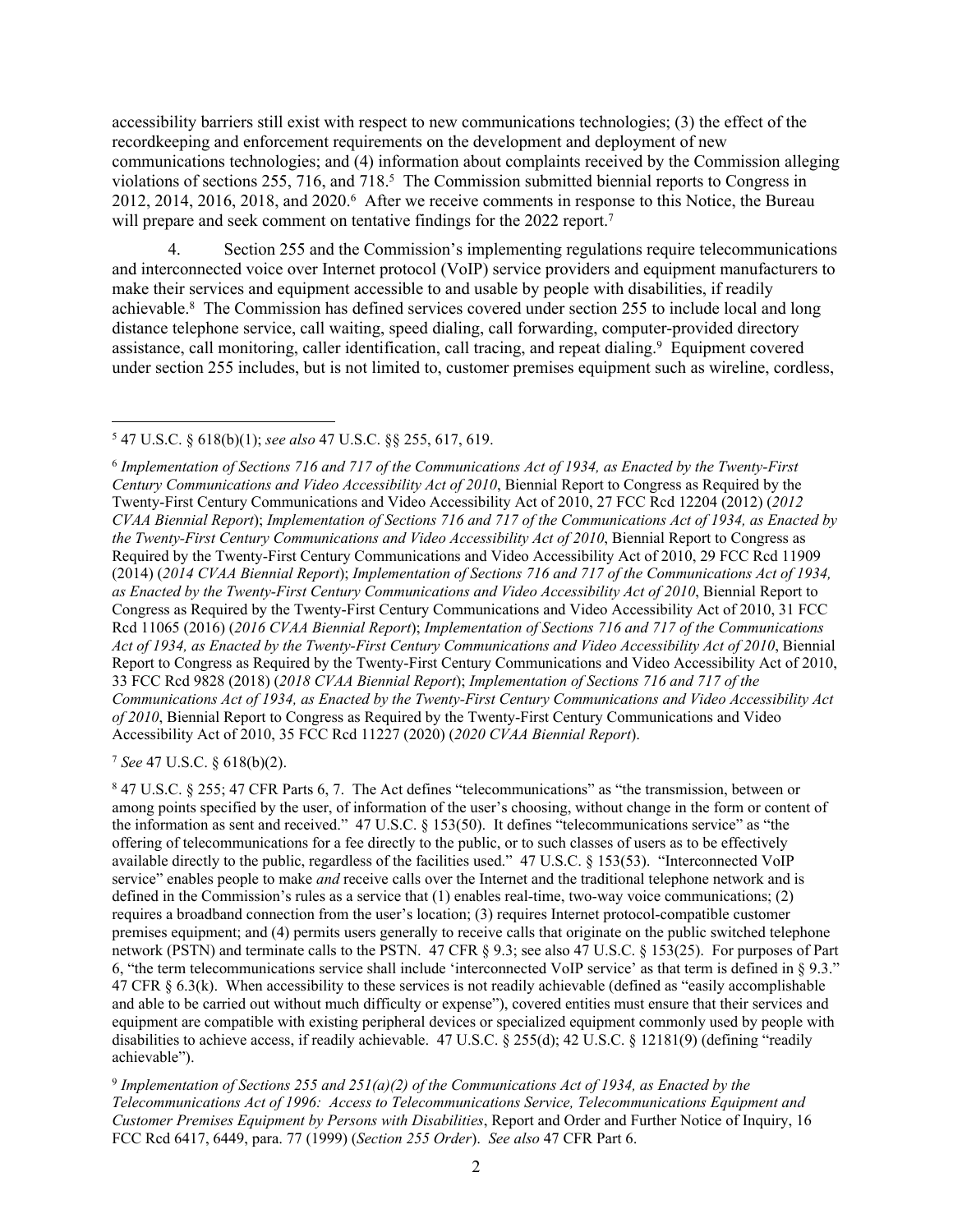and wireless telephones, fax machines, and answering machines.<sup>10</sup> In addition, rules adopted pursuant to section 255 cover voicemail and interactive voice response systems (voice systems that provide callers with menus of choices). $11$ 

5. Section 716 requires ACS providers and equipment manufacturers to make their services and equipment accessible to and usable by people with disabilities, unless doing so is not achievable.<sup>12</sup> These requirements apply to providers of non-interconnected VoIP services, electronic messaging services, and interoperable video conferencing services, and to manufacturers of equipment used with these services.<sup>13</sup> Section 718 requires Internet browsers built into mobile phones to be accessible to and usable by people who are blind or visually impaired, if achievable.<sup>14</sup> Section 717 requires covered entities to keep records of their efforts to implement sections 255, 716, and 718.<sup>15</sup> Section 717 also requires the Commission to investigate informal complaints alleging violations of these provisions and to issue orders on the outcomes of these investigations within 180 days of their filing.<sup>16</sup> Before filing an informal complaint under this section, a consumer must submit a "request for dispute assistance" (RDA) with the FCC's Disability Rights Office, which works with the consumer and the service provider or equipment manufacturer for a minimum of 30 days to resolve the accessibility problem.<sup>17</sup>

<sup>13</sup> *See* 47 U.S.C. § 617(a)-(b), (g). Non-interconnected VoIP services include services that enable people to make *or* receive calls over the Internet and the telephone system or enable real-time voice communications solely over the Internet. 47 U.S.C. § 153(36). Electronic messaging services, such as e-mail, SMS text messaging, and instant messaging, enable real-time or near real-time text messages between people over communications networks. 47 U.S.C. § 153(19). *Implementation of Sections 716 and 717 of the Communications Act of 1934, as Enacted by the Twenty-First Century Communications and Video Accessibility Act of 2010; Amendments to the Commission's Rules Implementing Sections 255 and 251(a)(2) of the Communications Act of 1934, as Enacted by the Telecommunications Act of 1996*, Report and Order and Further Notice of Proposed Rulemaking, 26 FCC Rcd 14557, 14574, para. 43 (2011) (*ACS Report and Order and ACS FNPRM*). Interoperable video conferencing services are real-time video communications, including audio, to enable users to share information of the user's choosing. 47 U.S.C. § 153(27).

<sup>14</sup> 47 U.S.C. § 619; *see also Implementation of Sections 716 and 717 of the Communications Act of 1934, as Enacted by the Twenty-First Century Communications and Video Accessibility Act of 2010; Amendments to the Commission's Rules Implementing Sections 255 and 251(a)(2) of the Communications Act of 1934, as Enacted by the Telecommunications Act of 1996*, Second Report and Order, 28 FCC Rcd 5957 (2013) (*ACS Second Report and Order*).

<sup>15</sup> 47 U.S.C. § 618(a)(5)(A). These records must include information about their efforts to consult with people with disabilities, descriptions of the accessibility features of their products and services, and information about the compatibility of these products and services with peripheral devices or specialized customer premises equipment commonly used by people with disabilities to achieve access. *Id.*; *see also* 47 CFR § 13.41(a).

 $16$  47 U.S.C. § 618(a)(3)(B).

<sup>17</sup> *See* 47 CFR § 14.32.

<sup>&</sup>lt;sup>10</sup> The Communications Act defines "telecommunications equipment," as "equipment, other than customer premises equipment, used by a carrier to provide telecommunications services, and includes software integral to such equipment (including upgrades)." 47 U.S.C. § 153(52). It defines "customer premises equipment" as "equipment employed on the premises of a person (other than a carrier) to originate, route or terminate telecommunications." 47 U.S.C. § 153(16).

<sup>11</sup> *Section 255 Order*, 16 FCC Rcd at 6455-62, paras. 93-108; 47 CFR Part 7.

<sup>12</sup> 47 U.S.C. § 617. *See also* 47 U.S.C. §153(1) (defining ACS as "(A) interconnected VoIP service; (B) noninterconnected VoIP service; (C) electronic messaging service; and (D) interoperable video conferencing service"). Although the Act's definition of ACS also includes interconnected VoIP service, the accessibility obligations of interconnected VoIP service providers and equipment manufacturers are governed by the requirements of section 255 of the Act. *See* 47 U.S.C. §§ 255, 617(f). Section 716 of the Act defines "achievable" to mean with reasonable effort or expense, listing four factors the Commission must consider when making such determinations. 47 U.S.C.  $§ 617(g).$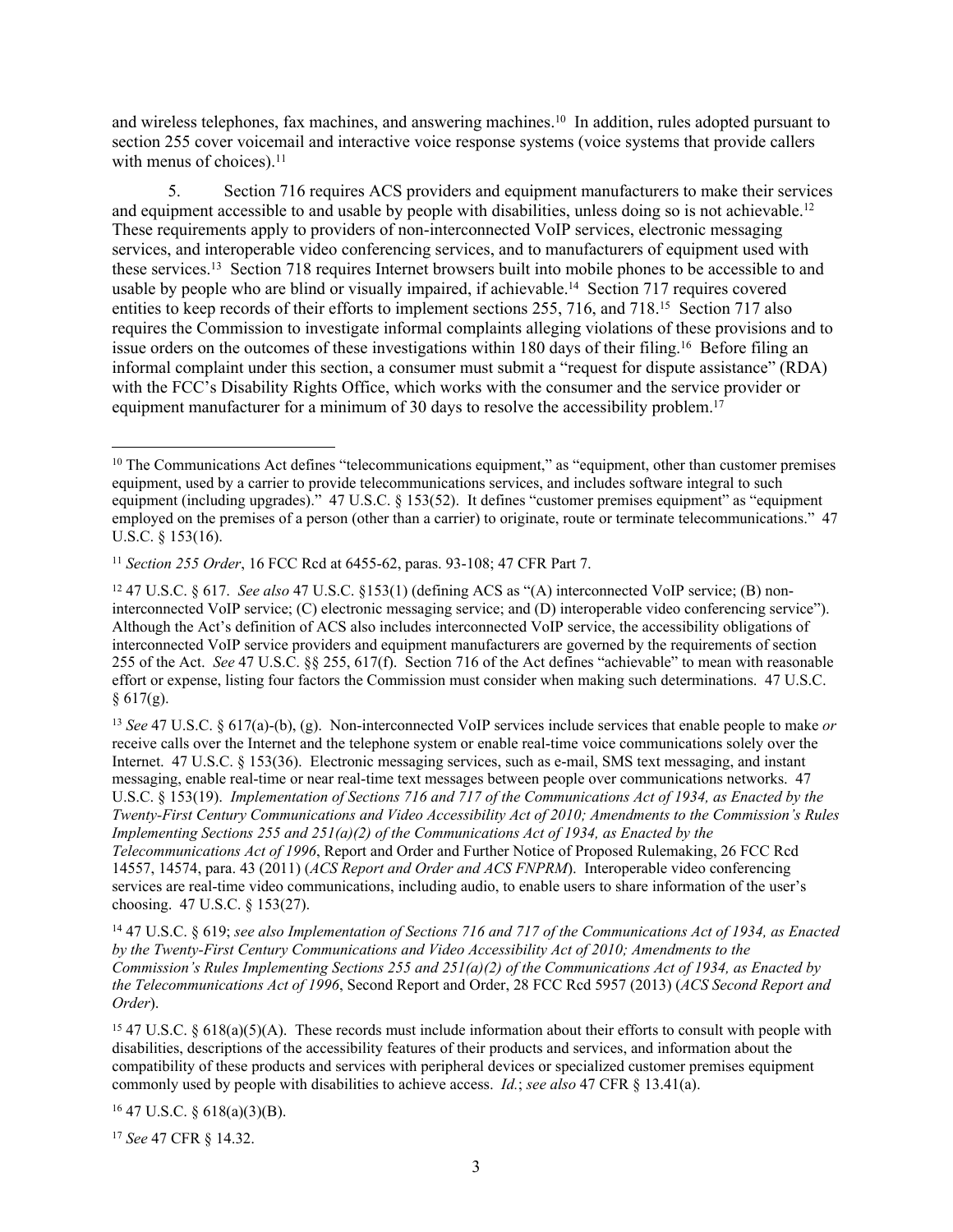#### **III. Compliance with Sections 255, 716, and 718**

6. *Accessibility.* We seek comment on the current level of compliance with sections 255 and 716 to make telecommunications and advanced communications services and equipment accessible by and usable to people with disabilities.18 Which products or services are not accessible or usable and how does that impact advanced communications or telecommunications? For the specific product or service at issue, are the input, control, and mechanical functions of telecommunications and advanced communications services and equipment locatable, identifiable, and operable (1) without vision, hearing, speech, or color perception; (2) with limited vision, hearing, color perception, manual dexterity, reach and strength, or cognitive skills; (3) with prosthetic devices; and (4) without time-dependent controls?<sup>19</sup> Where services and devices are not natively accessible, do service providers and manufacturers make them compatible with peripheral devices and specialized customer premises equipment commonly used by people with disabilities to achieve access?<sup>20</sup> If services and devices are sold with a range of different features, functions, and prices, are these devices and services accessible to people with disabilities?

7. We also seek comment on any new developments on the issues and conclusions that the Bureau considered in the *2020 CVAA Biennial Report.* In that report, the Bureau concluded that "significant improvements in the accessibility and usability of covered products and services have been made since the *2018 CVAA Biennial Report*," and there had been continuing effort to include people with disabilities in the design and development of devices and services.21 The Bureau also noted that there continue to be complaints of noncompliance and that "some accessibility gaps persisted."<sup>22</sup> The Bureau found: "(1) smartphones continue to innovate and incorporate features that enable improved access to telecommunications and advanced communications services; (2) speech-to-text and text-to-speech technology, voice assistants, and screen readers continue to advance; and (3) newer devices such as smart speakers and enhanced compatibility between assistive technologies and advanced communications equipment enable more people with disabilities to communicate."<sup>23</sup>

8. The Bureau also found that "accessibility gaps continue to exist with respect to "(1) the availability of accessible mobile phones with low-end features, functions, and prices for people who are blind and (2) certain apps that provide telecommunications and advanced communications services that are not readable by screen readers."24 We thus seek comment regarding developments since the Bureau reached these conclusions.

9. We also seek input on the level of compliance with the obligations of section 718 to make Internet browsers built into mobile phones accessible for people who are blind or visually impaired.25 Are the input, control, and mechanical functions of Internet browsers built into mobile phones locatable, identifiable, and operable by people without vision or with limited vision? Are accessible Internet browsers offered in mobile phones across a range of low-end and high-end features, functions, and prices? How easy is it to find such phones? In the *2020 CVAA Biennial Report*, the Bureau found that the "accessibility of Internet browsers built into mobile phones has continued to improve due to the incorporation of better screen readers, improvements in speech-to-text engines, and new accessibility

<sup>18</sup> *See* 47 CFR §§ 6.3(a), 7.3(a), 14.21(b).

<sup>19</sup> *See* 47 CFR §§ 6.3(a), 7.3(a), 14.21(b).

<sup>20</sup> *See* 47 CFR §§ 6.3(b), 7.3(b), 14.20(a)(3).

<sup>21</sup> *2020 CVAA Biennial Report*, 35 FCC Rcd at 11231, para. 9.

<sup>22</sup> *Id.* at 11231, para. 9.

<sup>23</sup> *Id.* at 11229, para. 3.

<sup>2424</sup> *Id.* at 11229, para. 3.

<sup>25</sup> *See* 47 CFR § 14.21(b)(1)(i)-(iii), (b)(2)(i)-(iii), (b)(2)(vii).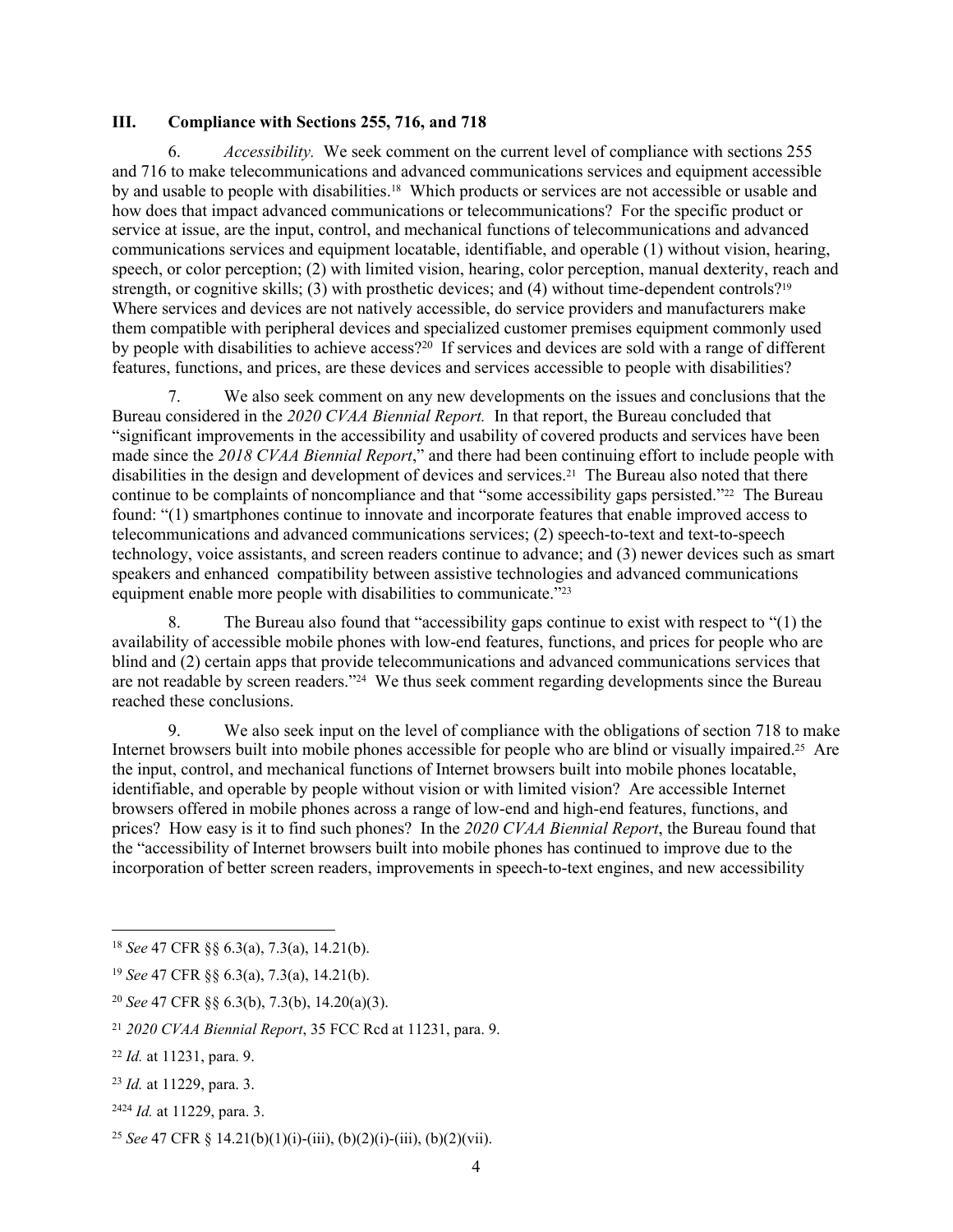features built into the operating systems of the phones."26 We invite comment on these and other developments from the past two years.

10. *Inclusion of People with Disabilities in Product and Service Design and Development.* In the *2020 CVAA Biennial Report*, the Bureau found that covered entities continue to include people with disabilities in product and service design and development, but some consumer advocates noted failures to engage marginalized communities, such as members of the deafblind community.27 We seek comment on the extent to which manufacturers and service providers have included people with disabilities and consumer disability organizations in their market research, product design, testing, pilot demonstrations, and product trials since the *2020 CVAA Biennial Report*. 28

11. *Usability: Information, Documentation, and Training.* In addition to requiring accessibility, sections 255, 716, and 718 require telecommunications, ACS, and Internet browsers built into mobile phones to be *usable by* people with disabilities, i.e., to provide accessible information and documentation for the product or service, including instructions, product or service information (including information on accessibility features), customer service, and technical support.<sup>29</sup> In the *2020 CVAA Biennial Report*, the Bureau found continued improvements in the usability of services and equipment that are subject to sections 255, 716, or 718.30 The Bureau based this finding on reports that covered entities are offering an increasing number of ways for consumers to locate accessibility assistance online and that they are increasing their accessibility training for their customer care representatives.<sup>31</sup> Nevertheless, the Bureau also found that some consumers continue to face difficulties finding accessible information and customer care services.<sup>32</sup>

12. We seek updated information on the extent to which telecommunications and advanced communications services providers and manufacturers are ensuring the usability of their offerings through, for example, accessible user guides, bills, installation guides, and product support communications.<sup>33</sup> To what extent are service providers and equipment manufacturers covered under section 718 ensuring access to information and documentation about the Internet browsers that are built into their mobile phones?<sup>34</sup> Are companies providing user guides, documentation, and other information in braille and other alternate formats? Are companies training their customer service representatives, technical support personnel, sales personnel, and others having direct contact with the public on the accessibility of their products and services?

13. Finally, we seek comment on any other issues relevant to assessing the level of compliance with sections 255, 716, and 718 and the Commission's implementing rules governing the accessibility and usability of telecommunications and advanced communications services and equipment, and Internet browsers built into mobile phones.

<sup>26</sup> *2020 CVAA Biennial Report*, 35 FCC Rcd at 11235, para. 19.

<sup>27</sup> *2020 CVAA Biennial Report*, 35 FCC Rcd at 11237-38, para. 22-23.

<sup>28</sup> *See* 47 CFR §§ 6.7(b), 7.7(b), 14.31(a)(1).

<sup>29</sup> *See* 47 CFR §§ 6.3(l), 7.3(l), 14.21(c); *see also* 47 CFR §§ 6.11, 7.11, 14.20(d), 14.60(b)(4).

<sup>30</sup> *2020 CVAA Biennial Report*, 35 FCC Rcd at 11236, para. 20.

<sup>31</sup> *Id.* at 11236, para. 20.

<sup>32</sup> *See id.*

<sup>33</sup> *See* 47 CFR §§ 6.11, 7.11, 14.21(c).

<sup>34</sup> *See* 47 CFR § 14.60(b)(4)-(5).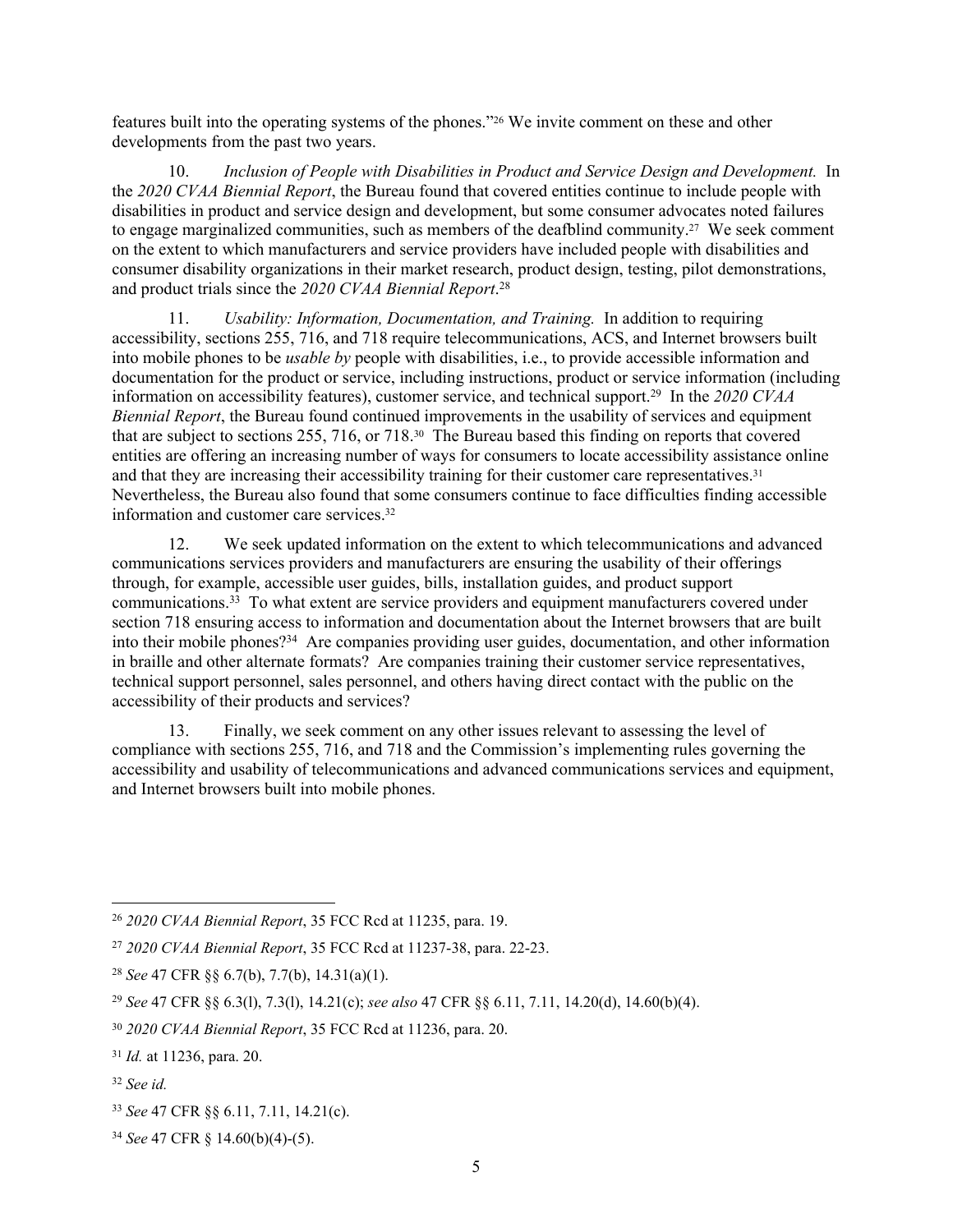#### **IV. Accessibility Barriers to New Communications Technologies**

14. The CVAA requires the Commission to include, in its biennial report, an evaluation of the extent to which any accessibility barriers exist with respect to "new communications technologies."<sup>35</sup> In the *2020 CVAA Biennial Report*, commenters discussed new ways to communicate in video calling, video conferencing, video gaming, virtual and augmented reality services, real-time text, and text-to-911.36 They agreed on the benefits of these services and that collaboration could address gaps identified by some commenters.<sup>37</sup> The Bureau also noted the promise of communications technologies such as 5G, HD voice, the Internet of Things, and Bluetooth.<sup>38</sup> For the upcoming report, we invite comment on developments in the accessibility of these and any new products and services.

15. Are there accessibility barriers to these or other new communications technologies? For example, are there new devices or services that incorporate telecommunications, ACS, and web browsing features that have accessibility barriers? For ACS products and services that are in the pipeline, what steps are being undertaken to ensure their accessibility and usability?

### **V. Effect of Accessibility Recordkeeping and Enforcement Requirements**

16. As required by the CVAA, we seek comment on the effect of the accessibility recordkeeping and enforcement requirements, which apply to entities that are subject to sections 255, 716, or 718, on the development and deployment of new communications technologies.<sup>39</sup> In 2020, no comments were filed on this issue.<sup>40</sup>

# **VI. Procedural Matters**

17. *Ex Parte Rules*. The proceeding this Notice initiates shall be treated as a "permit-butdisclose" proceeding in accordance with the Commission's *ex parte* rules.<sup>41</sup> Persons making *ex parte* presentations must file a copy of any written presentation or a memorandum summarizing any oral presentation within two business days after the presentation (unless a different deadline applicable to the Sunshine period applies). Persons making oral *ex parte* presentations are reminded that memoranda summarizing the presentation must (1) list all persons attending or otherwise participating in the meeting at which the *ex parte* presentation was made, and (2) summarize all data presented and arguments made during the presentation. If the presentation consisted in whole or in part of the presentation of data or arguments already reflected in the presenter's written comments, memoranda or other filings in the proceeding, the presenter may provide citations to such data or arguments in his or her prior comments, memoranda, or other filings (specifying the relevant page and/or paragraph numbers where such data or arguments can be found) in lieu of summarizing them in the memorandum. Documents shown or given to Commission staff during *ex parte* meetings are deemed to be written *ex parte* presentations and must be filed consistent with rule 1.1206(b). In proceedings governed by rule 1.49(f) or for which the Commission has made available a method of electronic filing, written *ex parte* presentations and memoranda summarizing oral *ex parte* presentations, and all attachments thereto, must be filed through the electronic comment filing system available for that proceeding, and must be filed in their native format (*e.g.*, .doc, .xml, .ppt, searchable .pdf). Participants in this proceeding should familiarize themselves with the Commission's *ex parte* rules.

<sup>35</sup> 47 U.S.C. § 618(b)(1)(B).

<sup>36</sup> *2020 CVAA Biennial Report*, 35 FCC Rcd at 11238-39, para. 24.

<sup>37</sup> *Id.* at 11238-39, para. 24.

<sup>38</sup> *Id.* at 11238-39, para. 24.

<sup>39</sup> *See* 47 U.S.C. § 618(b)(1)(G).

<sup>40</sup> *2020 CVAA Biennial Report*, 35 FCC Rcd at 11242, para. 34.

<sup>41</sup> 47 CFR §§ 1.1200 *et seq.*